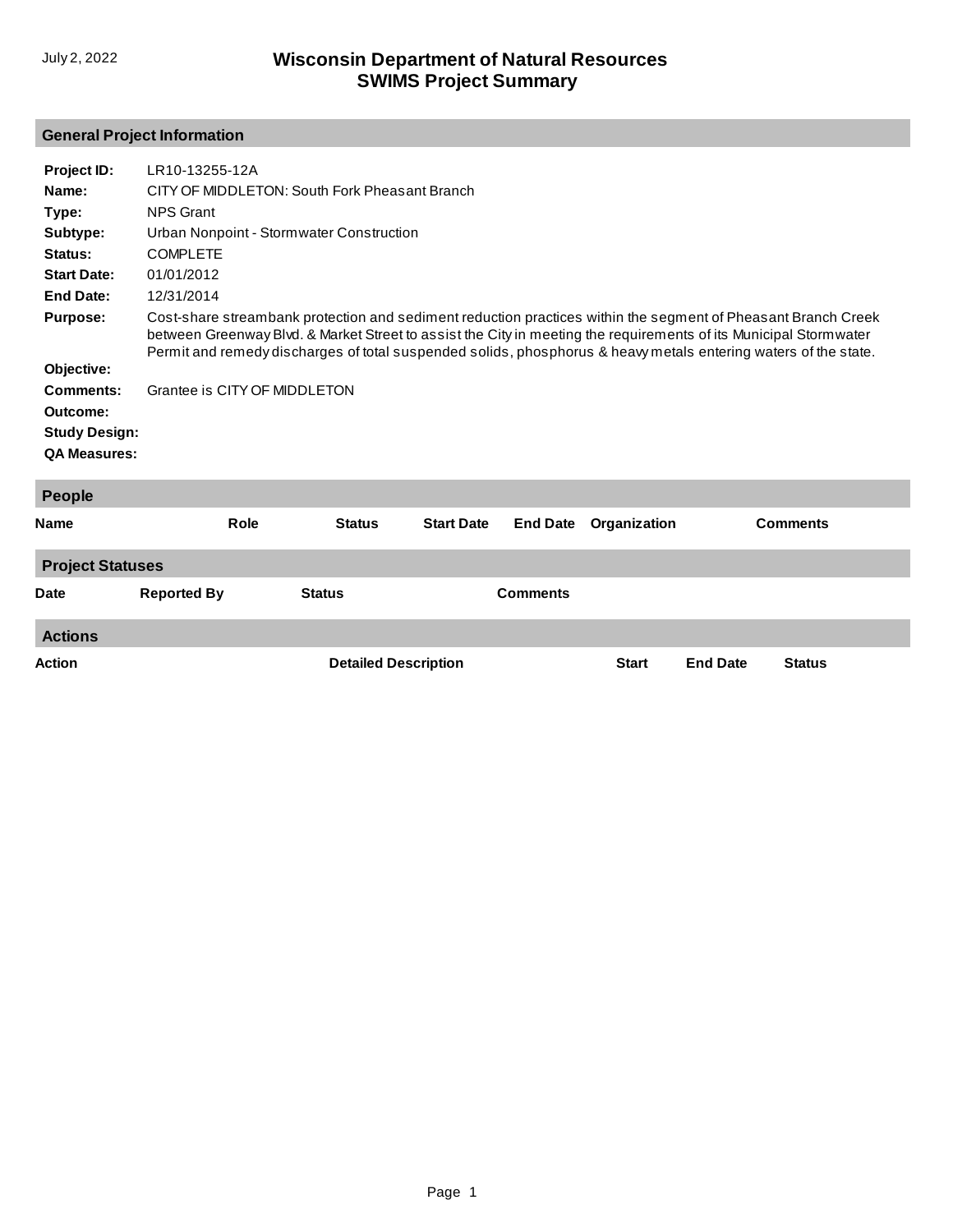## **SWIMS Project Summary** July 2, 2022 **Wisconsin Department of Natural Resources**

| <b>Action</b><br>Runoff Grant - Urban Nonpoint Source & |                                                                                                                                                                                                                                                                                                                                                                                                                                                                                                                                                                                               |                                    | <b>Detailed Description</b> |                           |                         | <b>End Date</b><br>12/31/2014 | <b>Status</b><br><b>COMPLETE</b> |  |
|---------------------------------------------------------|-----------------------------------------------------------------------------------------------------------------------------------------------------------------------------------------------------------------------------------------------------------------------------------------------------------------------------------------------------------------------------------------------------------------------------------------------------------------------------------------------------------------------------------------------------------------------------------------------|------------------------------------|-----------------------------|---------------------------|-------------------------|-------------------------------|----------------------------------|--|
| Stormwater Management - Construction                    |                                                                                                                                                                                                                                                                                                                                                                                                                                                                                                                                                                                               |                                    |                             |                           | 01/01/2012              |                               |                                  |  |
| Details:                                                | <b>Parameter</b><br>Developed Urban Areas: Other<br>(Please Specify)<br>Fueling and Maintenance<br>Areas: Oily sheen presence<br>Infiltration: % Pre-development<br>stay-on volume<br>Infiltration: Cubic feet stay-on<br>volume<br>NR 216: 20-40% Reduction in<br>TSS - % reduction<br>NR 216: 20-40% Reduction in<br>TSS - Pounds reduced<br>Peak Flow Discharge: Change<br>in cubic feet per second<br>Protective Areas: Feet of bank<br>protected<br>Streambanks: Feet of bank<br>protected<br>Streambanks: Tons of bank<br>erosion reduced<br>non NR 216: 20-40%<br>Reduction in TSS - % | <b>Value/Amount</b><br>1800<br>250 |                             | <b>Units</b><br><b>FT</b> | <b>Comments</b><br>Tons |                               |                                  |  |
| <b>Grant Awarded</b>                                    | reduction<br>non NR 216: 20-40%<br>Reduction in TSS - Pounds<br>reduced                                                                                                                                                                                                                                                                                                                                                                                                                                                                                                                       | Grant LR10-13255-12A awarded       |                             |                           | 01/01/2012              | 12/31/2013                    | <b>COMPLETE</b>                  |  |
| <b>Monitoring Stations</b>                              |                                                                                                                                                                                                                                                                                                                                                                                                                                                                                                                                                                                               |                                    |                             |                           |                         |                               |                                  |  |
| <b>Station ID</b>                                       | <b>Name</b>                                                                                                                                                                                                                                                                                                                                                                                                                                                                                                                                                                                   |                                    |                             |                           | <b>Comments</b>         |                               |                                  |  |
| <b>Assessment Units</b>                                 |                                                                                                                                                                                                                                                                                                                                                                                                                                                                                                                                                                                               |                                    |                             |                           |                         |                               |                                  |  |
| <b>WBIC</b>                                             | <b>Local Name</b><br><b>Segment</b>                                                                                                                                                                                                                                                                                                                                                                                                                                                                                                                                                           |                                    |                             |                           | <b>Official Name</b>    |                               |                                  |  |
| <b>Lab Account Codes</b>                                |                                                                                                                                                                                                                                                                                                                                                                                                                                                                                                                                                                                               |                                    |                             |                           |                         |                               |                                  |  |
| <b>Account Code</b>                                     | <b>Description</b>                                                                                                                                                                                                                                                                                                                                                                                                                                                                                                                                                                            |                                    |                             |                           | <b>Start Date</b>       |                               | <b>End Date</b>                  |  |
| <b>Forms</b>                                            |                                                                                                                                                                                                                                                                                                                                                                                                                                                                                                                                                                                               |                                    |                             |                           |                         |                               |                                  |  |
| <b>Form Code</b>                                        | <b>Form Name</b>                                                                                                                                                                                                                                                                                                                                                                                                                                                                                                                                                                              |                                    |                             |                           |                         |                               |                                  |  |
| <b>Methods</b>                                          |                                                                                                                                                                                                                                                                                                                                                                                                                                                                                                                                                                                               |                                    |                             |                           |                         |                               |                                  |  |
| <b>Method Code</b>                                      | <b>Description</b>                                                                                                                                                                                                                                                                                                                                                                                                                                                                                                                                                                            |                                    |                             |                           |                         |                               |                                  |  |
| <b>Fieldwork Events</b>                                 |                                                                                                                                                                                                                                                                                                                                                                                                                                                                                                                                                                                               |                                    |                             |                           |                         |                               |                                  |  |
| <b>Start Date</b>                                       | <b>Status</b>                                                                                                                                                                                                                                                                                                                                                                                                                                                                                                                                                                                 | <b>Field ID</b>                    | <b>Station ID</b>           | <b>Station Name</b>       |                         |                               |                                  |  |
| <b>Documents</b>                                        |                                                                                                                                                                                                                                                                                                                                                                                                                                                                                                                                                                                               |                                    |                             |                           |                         |                               |                                  |  |
| <b>Title</b>                                            | <b>Description</b>                                                                                                                                                                                                                                                                                                                                                                                                                                                                                                                                                                            |                                    | Author                      |                           | <b>Published</b>        | <b>Comments</b>               |                                  |  |